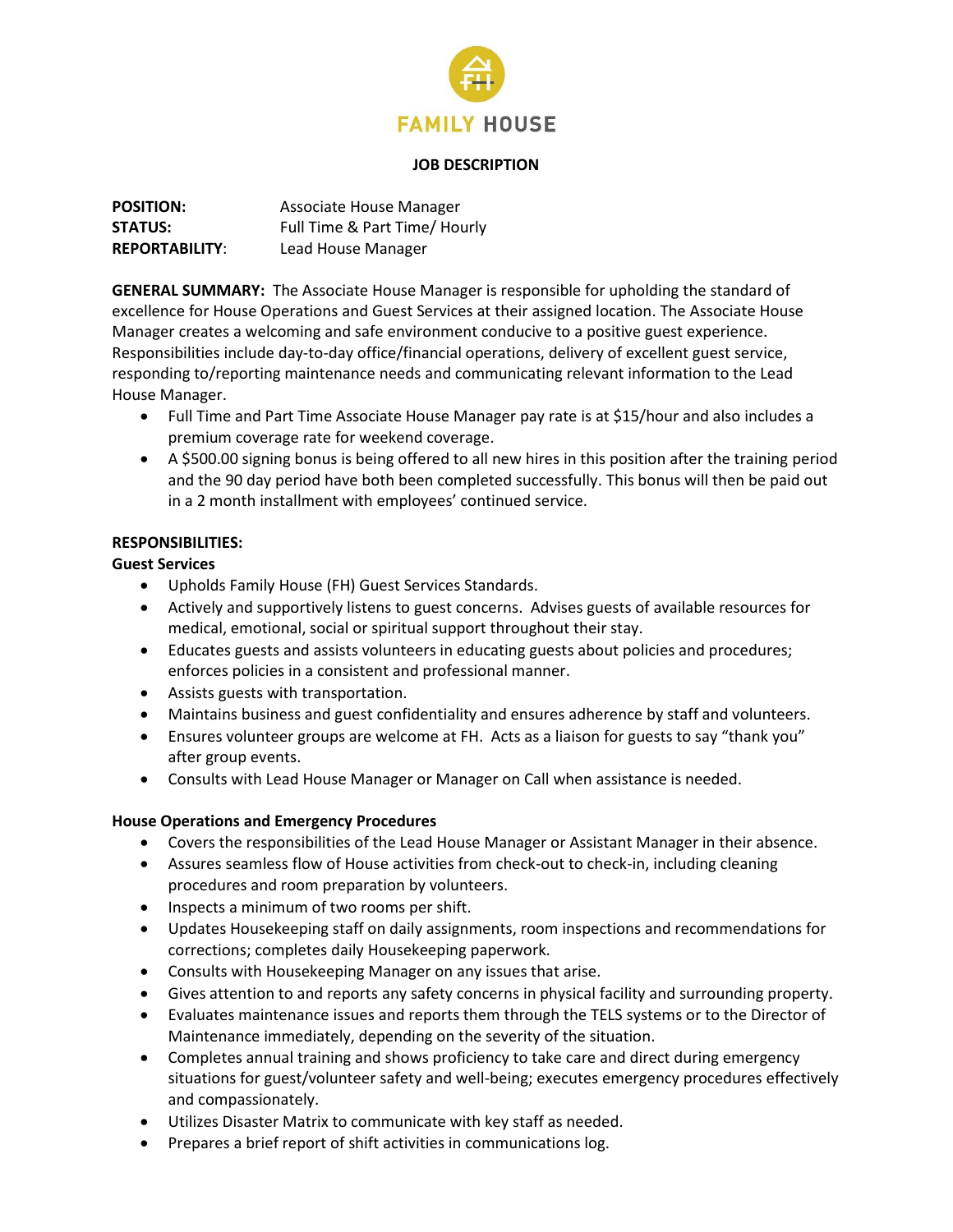- Documents unusual occurrences or guest behavior on an Incident Report after consulting with the House or On-Call Manager.
- **If assigned to overnight "sleeping" shifts:**
	- $\circ$  While the House is open, completes a walk-through to identify any safety concerns.
	- $\circ$  Secures the House and office area at the end of the evening shift and reopens it at the start of the daytime shift.
	- o During "sleeping" hours, responds to Answering Service referrals including same-night reservations and guests checking-in or checking-out overnight; also, responds to overnight emergencies.

# **Office Operations**

- Demonstrates thorough knowledge of FH operations.
- Proficiently manages check-ins, check-outs, payments, and new requests using the room request system, using WebRezPro, and in conjunction with House Manager and Housing Office.
- Maintains accurate financial records for House including but not limited to guest registration, payment, third-party billing and Family Assistance. Approves Daily Cash Reports from shift with replacement manager.
- Accepts and carries out, with skill and accuracy, routine daily tasks or intermittently assigned duties.
- Is accountable for protecting assets (e.g. cash box, petty cash, keys).

## **Other Duties:**

- Complies with all FH policies.
- Completes unique or assigned duties for the House and coordinates special projects.
- Assists with roll-out of new initiatives and pilot projects.
- Substitutes for Leads, Assistants, and other managers and covers shifts during emergencies or staffing shortages.
- The current Full Time & Part Time open positions involve ONLY weekend shifts.
- Must be cross trained at all Houses and in Housing.
- Attends monthly House staff meetings or reviews minutes/seeks out details, when unavailable for meetings.
- Interacts well with community partners; represents Family House in an informative and appreciative manner to donors and community groups; relays and forwards information about new community contacts.
- Performs other related duties as may be assigned by authorized personnel or as may arise unexpectedly.
- Initiates other tasks when regular duties are completed.

### **SPECIAL SKILLS AND ABILITIES REQUIRED**:

- Ability to relate to people in periods of stress in an open and compassionate manner.
- Capable of defusing situations and perceiving and solving problems before they become crises.
- Interpersonal skills to effectively communicate with people of varying backgrounds including coworkers, and healthcare professionals.
- Ability to enforce policies and procedures while understanding some situations require a compassionate and flexible response.
- Excellent organizational and time management skills with ability to manage multiple tasks simultaneously; attention to detailed record keeping required.
- Excellent communication skills to effectively oversee staff, volunteers, housekeepers, and maintenance to ensure an outstanding guest experience.
- Knowledge of mechanical systems.